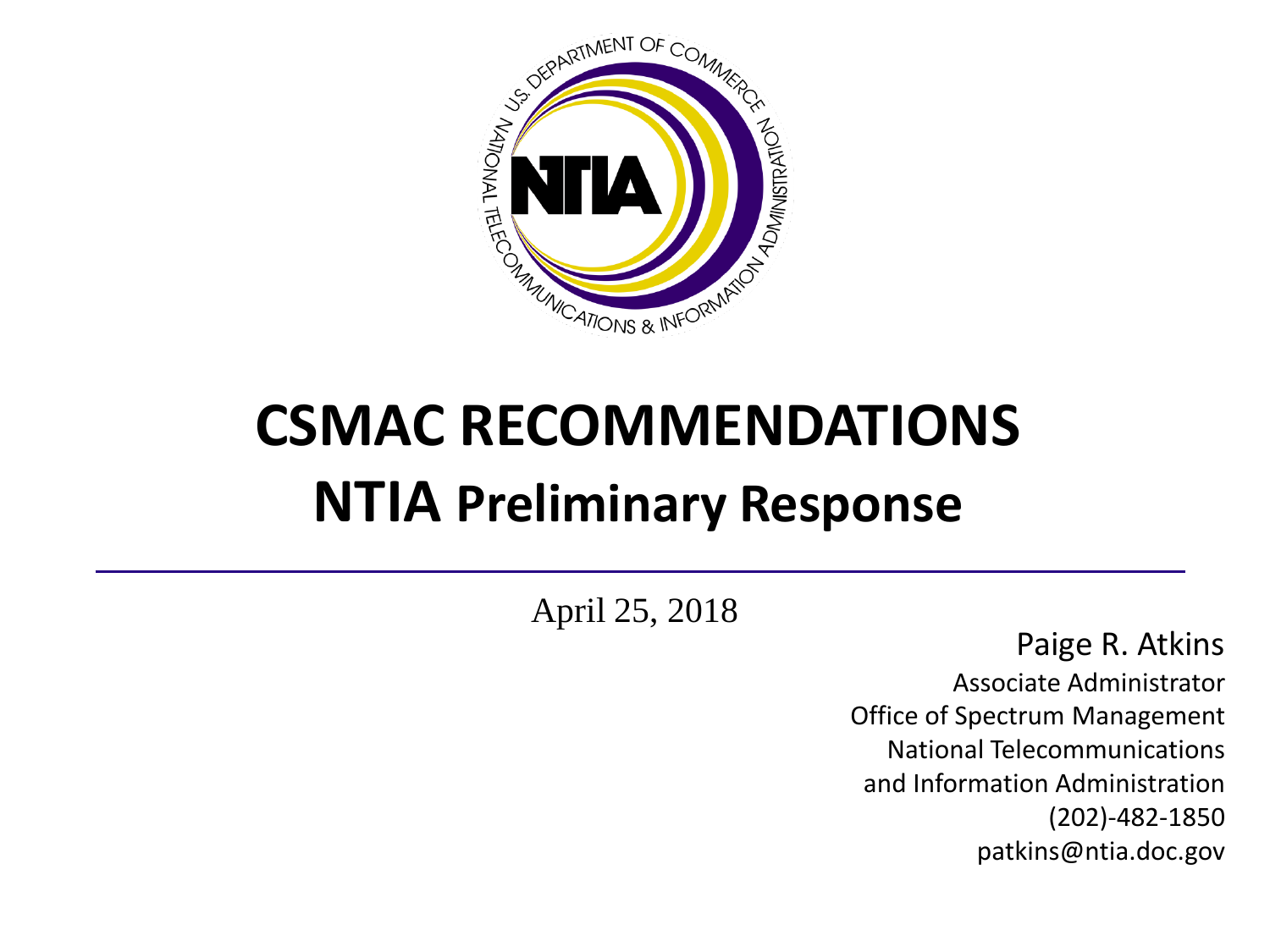# **Summary**

- CSMAC recommendations from November 2017 assessed to identify NTIA actions
	- Selected actions summarized in this briefing
- Most recommendations are being addressed by:
	- Current ongoing activities
	- Response to new legislation (i.e., MOBILE NOW)
	- Evolving administration policies and priorities
- NTIA actions are subject to change based on resource availability and evolving priorities

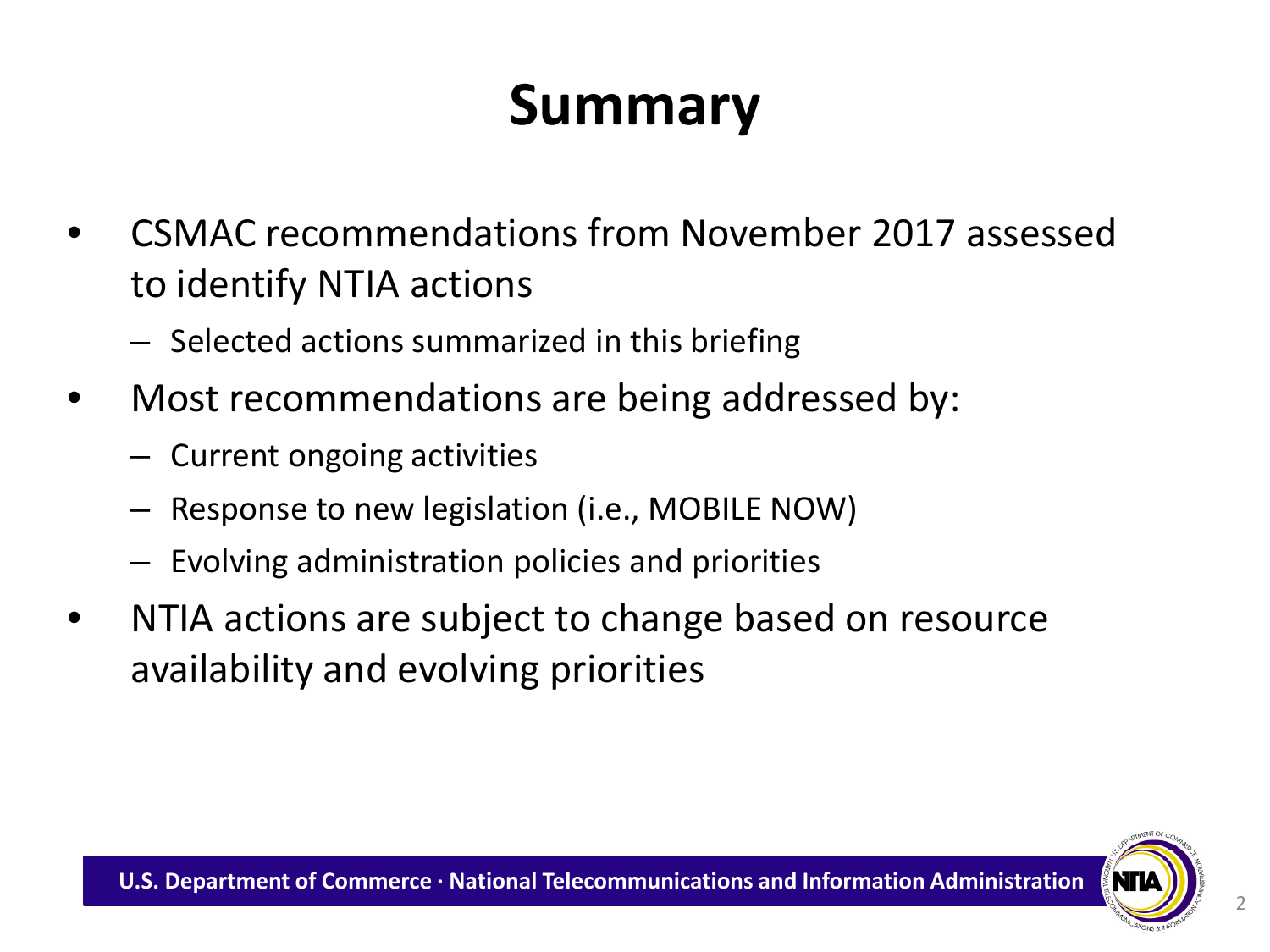## **5 GHz**

### **Standards and Deployment Scenarios**

#### **In response to the recommendations developed by the 5 GHz subcommittee and approved by the CSMAC, NTIA will:**

- Leverage current NTIA processes or initiatives, including those aligned with the Spectrum Pipeline Act and the provisions of the MOBILE NOW Act, on opportunities and "requirements" for federal/non-federal sharing.
- Establish strategy to more effectively engage in and influence spectrum sharingrelated standards through standards developing organizations (SDO) and other technology-related forums.
- Continue working with the FCC, federal agencies, and industry to evaluate and document the effectiveness of the approaches at 3.5 GHz to improve sharing; document lessons learned.
- Continue to apply, enhance and encourage use of "probabilistic" approaches in sharing studies and document in a best practices handbook.

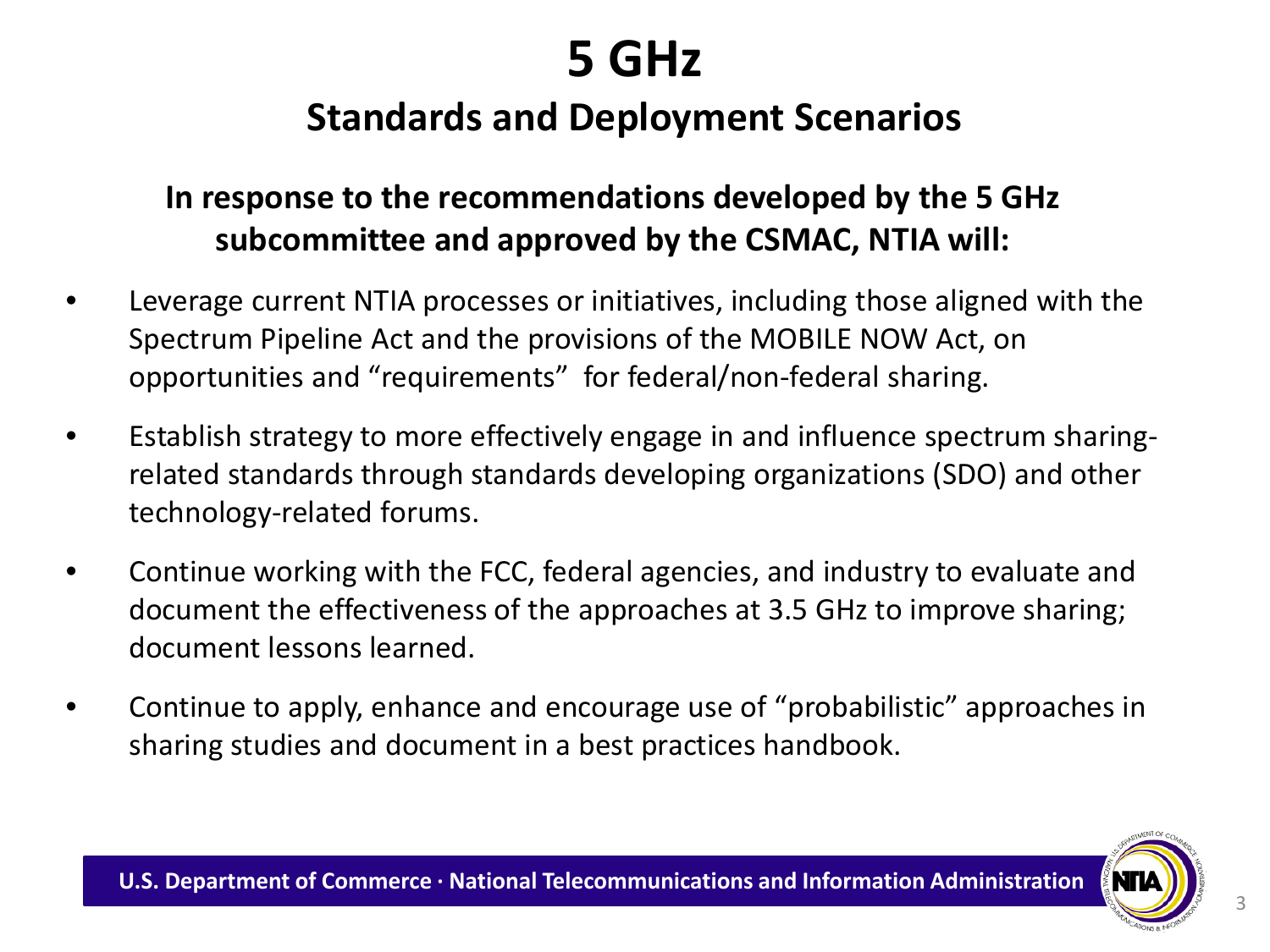## **Enforcement**

### **Increasing Automation**

### **In response to the recommendations developed by the enforcement subcommittee and approved by the CSMAC, NTIA will:**

- Leverage interference prediction, detection, and resolution (IPDR) processes and workshops to investigate approaches to automation, possibly including:
	- Standards for interference detection, classification, logging, and report generation;
	- Information sharing program/database of experiences of discovering and identifying interference; and
	- Automation approaches and the costs/benefits of automation at each enforcement process stage.
- Convene future government/industry workshops to help further identify, prioritize, and develop approaches (process, policy and technology) to enhance IPDR between federal and non-federal users.



4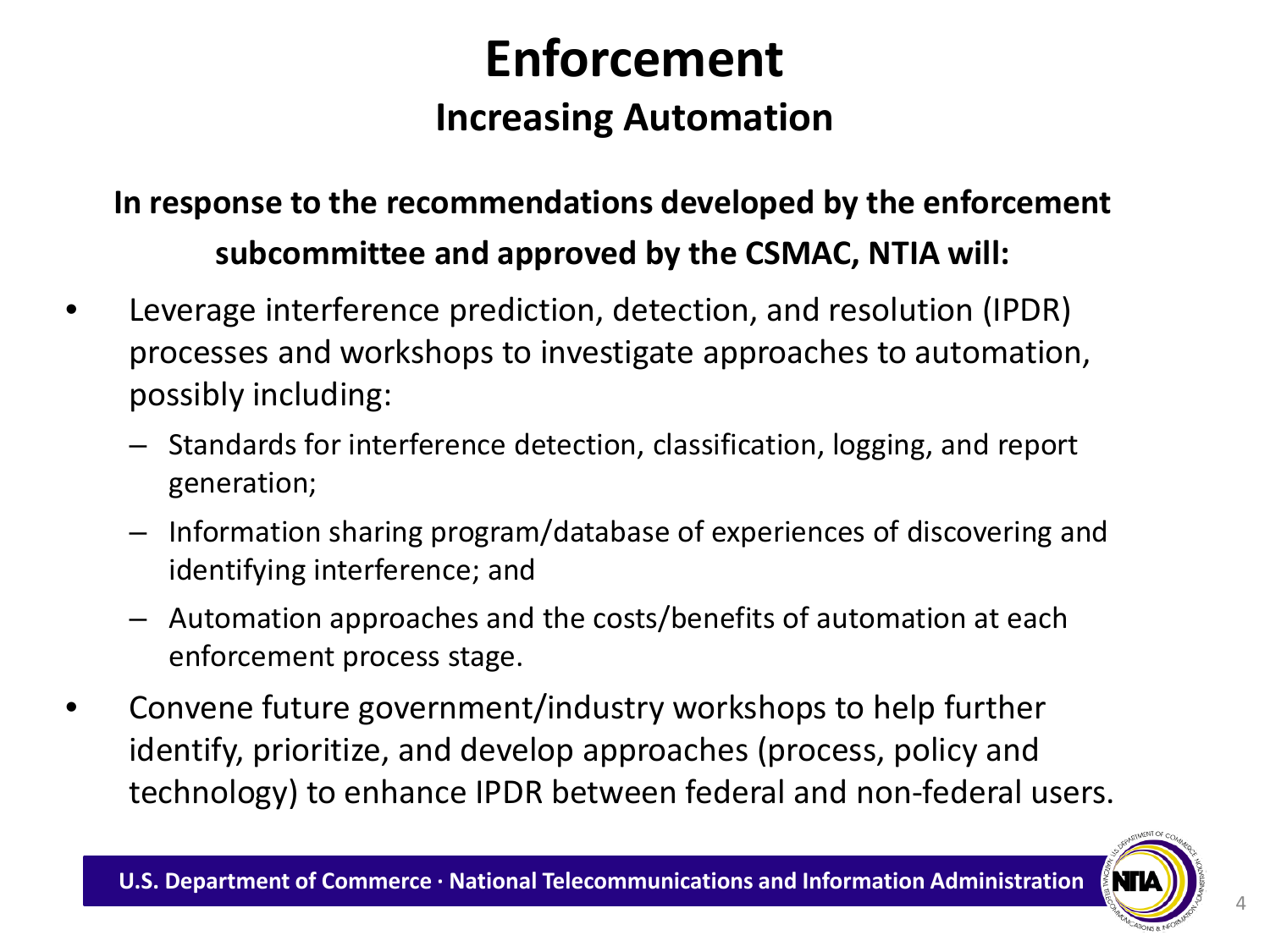### **Key Band Characteristics Commercial Deployment**

**In response to the recommendations developed by the key band characteristics subcommittee and approved by the CSMAC, NTIA will:**

- Consider the key characteristics identified by the subcommittee to refine the PPSG's strategic frequency band selection and prioritization processes, including:
	- Propagation and coverage, capacity, contiguity, international harmonization (scale), incumbency issues.